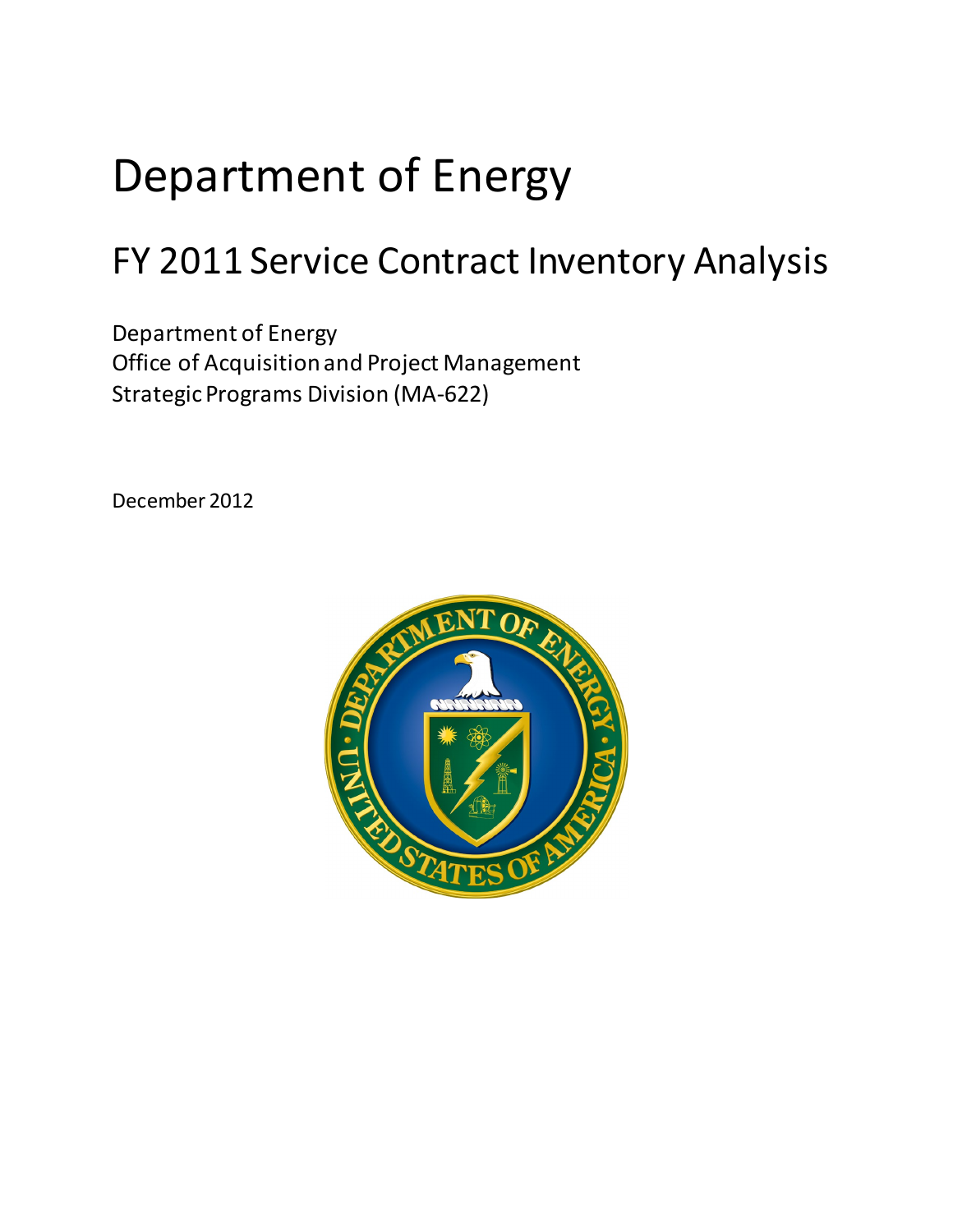### **Contents**

|                                     | Page           |
|-------------------------------------|----------------|
| Section 1: Scope                    | $\overline{2}$ |
| Section 2: Methodology              | 4              |
| Section 3: Findings                 | 6              |
| Section 4: Actions Taken or Planned | 8              |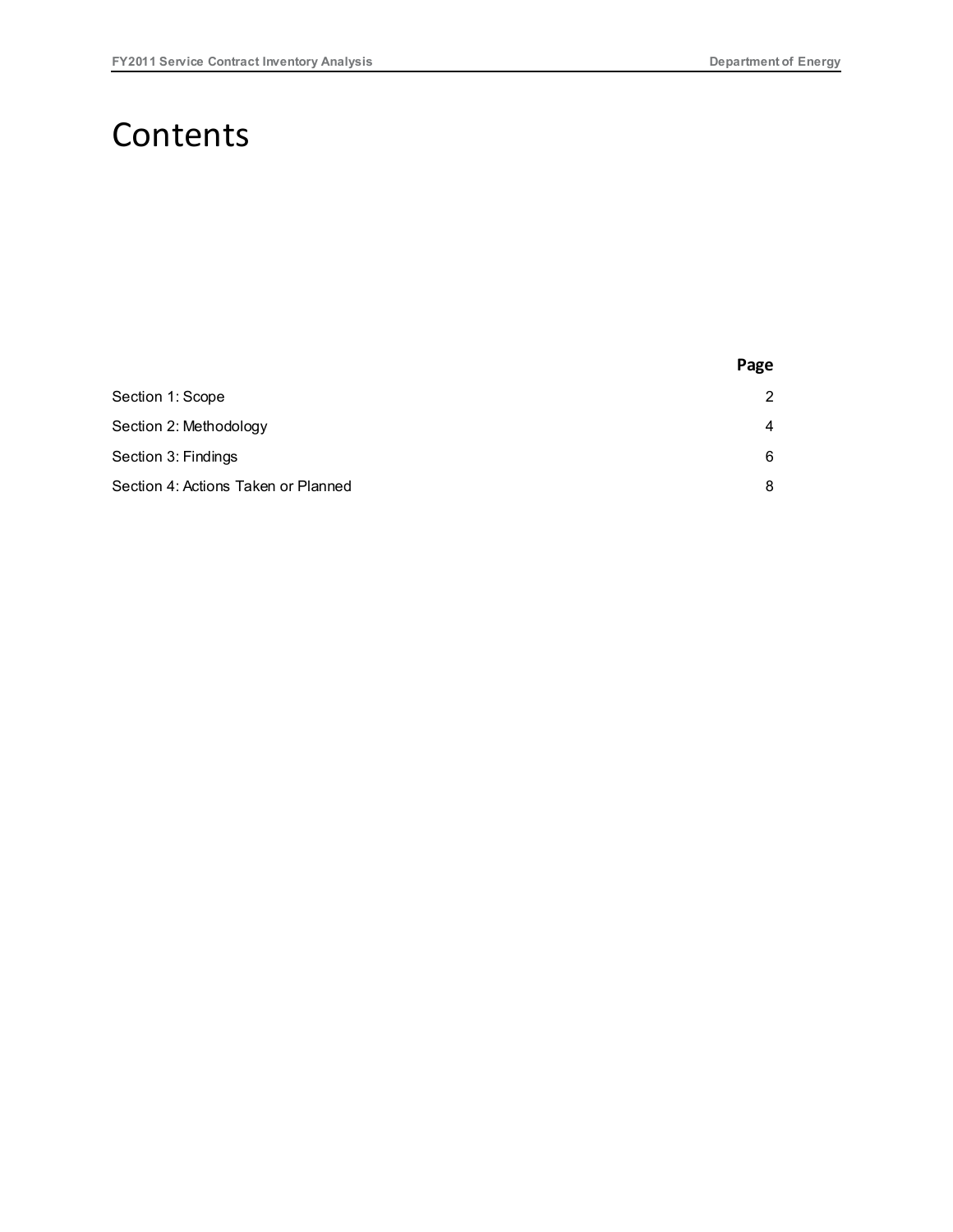### <span id="page-2-0"></span>Section 1: Scope

### **Service Contract Inventories**

l

 Section 743 of Division C of the FY 2010 Consolidated Appropriations Act, P.L. 111-117, requires civilian agencies to prepare and analyze an annual inventory of their service contracts. Office of Management provided additional guidance to agencies on how to prepare and analyze a survey of service contracting actions in FY 2010. Each agency was to conduct a meaningful analysis of the data in the inventory for the purpose of determining if contract labor is being used in an appropriate and effective manner and if the mix of federal employees and contractors in the agency is effectively balanced. and Budget's (OMB) memorandum dated November 5, 2010, Subj: "Service Contract Inventories,"

 As directed by the OMB Memorandum, the Department of Energy used the data elements cited in section 743 of Division C of the FY 2010 Consolidated Appropriations Act, P.L. 111-117 and followed the guidance outlined in OMB'sOffice of Federal Procurement Policy's Policy (OFPP) Letter 11-01 "Performance of Inherently Governmental and Critical Functions" (dated September 12, 2011). OMB provided a reminder of those requirements in a memorandum dated December 21, 2012, Subj: "Development and Analysis of Service Contract Inventories".

 OMB provided a list of priority functions for review called Special Interest Functions (SIFs). OMB risk of losing control of mission and operations as identified through a review of recent Government reports<sup>1</sup> and its own analysis. The SIFs for increased management attention are listed by their Product Service Codes (PSC) in *Figure 1: OMB Designated Special Interest Functions*. [2](#page-2-2)  identified the SIFs for increased management consideration for review based on concerns of increased

| <b>PSC</b> | <b>PSC Description</b>                                         |
|------------|----------------------------------------------------------------|
| D302       | IT and Telecom-SystemsDevelopment                              |
| D307       | IT and Telecom-IT Strategy and Architecture                    |
| D310       | IT ad Telecom-Cyber Security and Data Backup                   |
| D314       | IT and Telecom-System Acquisition Support                      |
| R408       | Support - Professional: Program Management/Support             |
| R413       | Support - Professional: Intelligence                           |
| R414       | Systems Engineering Services                                   |
| R421       | Technical Assistance                                           |
| R423       | Support - Professional: Intelligence                           |
| R425       | Support - Professional: Engineering/Technical                  |
| R497       | Support - Professional: Personal Services Contracts            |
| R707       | Support - Management: Contract/Procurement/Acquisition Support |

**Figure 1: OMB Designated Special Interest Functions** 

<span id="page-2-1"></span> $1$  OMB November 5, 2010 Memorandum titled Service Contract Inventories states such reports were authored by the Government Accountability Office, the Commission on Wartime Contracting, agency Inspectors General, Congressional Committees, and the Acquisition Law Panel (also referred to as the "SARA Panel").

<span id="page-2-2"></span><sup>&</sup>lt;sup>2</sup> The PSCs designated as SIFs have been updated per OMB email from Daniel I. Gordon, Administrator for Federal Procurement Policy to the CAO Council, August 2011.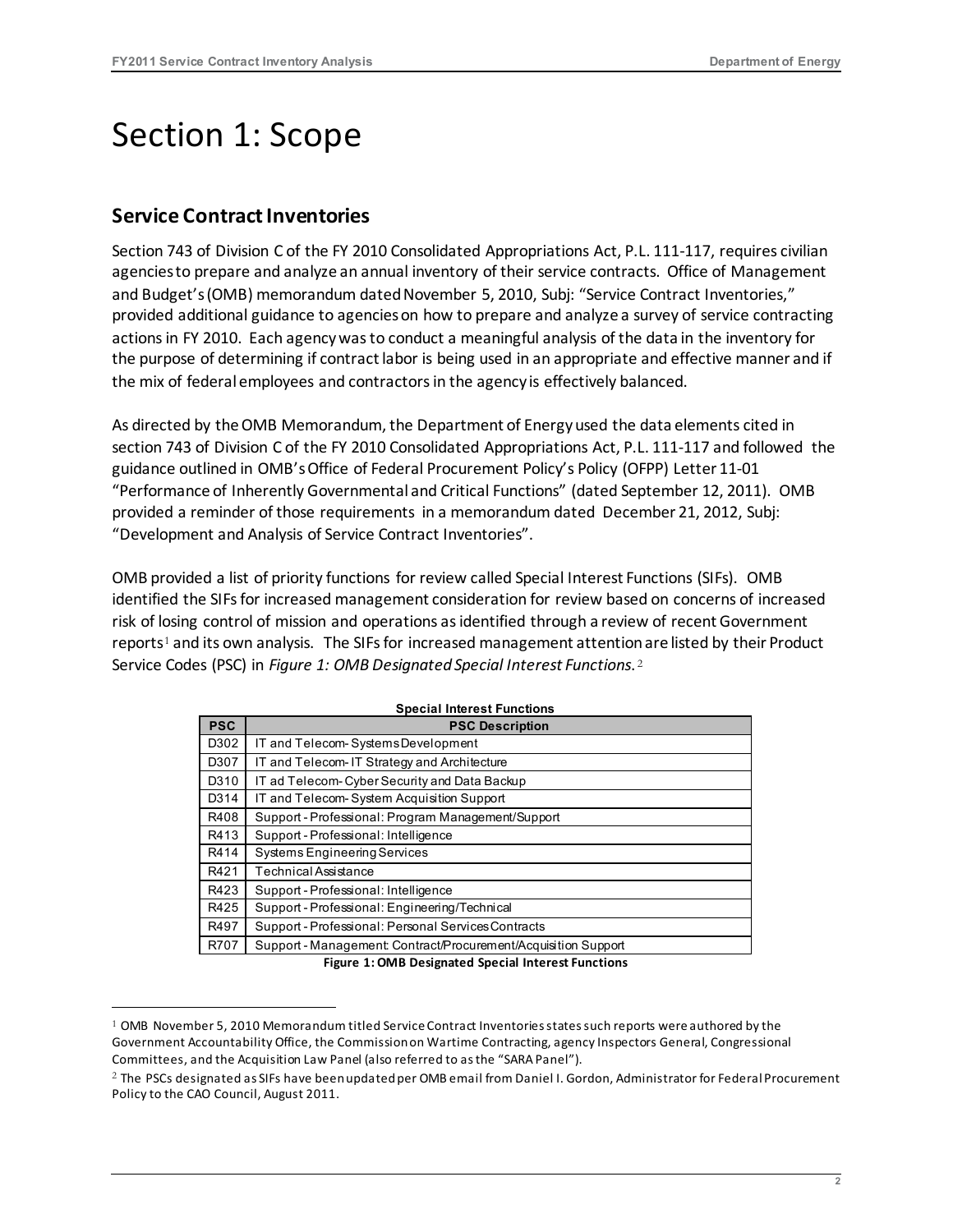#### **Management of Support Services**

 OMB memorandum dated November 7, 2011 Subj: "Reduced Contract Spending for Management Support Services," was issued to agencies to highlight the objective of reducing expenditures for Management Support Services (MSS) as an important component of the Campaign to Cut Waste and the Executive Order on Delivering an Efficient , Effective , and Accountable Government.

 During the White House Forum on Accountability in Federal Contracting in the summer of 2011, OMB announced a goal of reducing spending on MSS contracts by 15 percent by the end of FY 2012. For the purposes of this initiative, OMB identified the MSS as functions covered by twelve PSCs which are identical to the SIF codes identified in the Service Contract Inventory guidance.

 In order to better align the other OMB/OFPP Service Contract related initiatives to include the OMB MSS initiative, the list of SIFs was further expanded for use with the Department identified spending reduction initiatives. Many of the SIF PSCs and MSS PSCs are duplicative as highlighted in *Figure 2: FY 2011 Special Interest Functions*.

| <b>PSC</b> | <b>PSC Description</b>                                       | <b>Action</b><br>Obligation | % of Total<br><b>Obligations</b> |
|------------|--------------------------------------------------------------|-----------------------------|----------------------------------|
| D302       | IT and Telecom-Systems Development                           | \$9,430,615                 | 0.04%                            |
| D307       | IT and Telecom- IT Strategy and Architecture                 | \$4,517,767                 | 0.02%                            |
| D310       | IT and Telecom-Cyber Security and Data Backup                | \$0                         | 0.00%                            |
| D314       | IT and Telecom-System Acquisition Support                    | \$4,168,991                 | 0.02%                            |
| D399       | Other IT & Telecommunications Services                       | \$153,832,921               | 0.62%                            |
| F999       | Other Environmental Services/Studies/Support                 | \$167,024,430               | 0.68%                            |
| R408       | Support - Professional: Program Management/Support           | \$120,365,357               | 0.49%                            |
| R413       | Support - Professional: Intelligence                         | \$0                         | 0.00%                            |
| R414       | <b>Systems Engineering Services</b>                          | \$21,553,754                | 0.09%                            |
| R421       | <b>Technical Assistance</b>                                  | \$39,857,356                | 0.16%                            |
| R423       | Support - Intelligence Services                              | \$10,780,653                | 0.04%                            |
| R425       | Support - Professional: Engineering/Technical                | \$183,373,159               | 0.74%                            |
| R499       | Other Professional Services                                  | \$166,967,225               | 0.67%                            |
| R699       | Other Administrative Support Services                        | \$101,631,213               | 0.41%                            |
| R707       | Support-Management: Contract/Procurement/Acquisition Support | \$22,249,567                | 0.09%                            |
| S206       | <b>Guard Services</b>                                        | \$287,421,869               | 1.16%                            |
| U099       | Other Ed & Training Services                                 | \$136,141,010               | 0.55%                            |
| Y153       | Construct/Production Buildings                               | \$516,514,301               | 2.09%                            |
| Y199       | Construct/Misc Buildings                                     | \$254,290,390               | 1.03%                            |
| Y299       | Construct/All Other Non-Bldg Facilities                      | \$138,470,939               | 0.56%                            |
|            | <b>Total</b>                                                 | \$2,338,591,517             | 9.45%                            |
|            | <b>Total Obligations</b>                                     | \$24,739,579,663            |                                  |
|            | OMB 15% reduction target                                     |                             |                                  |

**Figure 2: FY 2011 Special Interest Functions** 

The Department of Energy studied the SIFs/PSCs reflected in Figure 2 above. The applicable contracts were selected for review based upon their being encompassed in OMB's list of SIFs, as well as DOE's list of contracts to be studied. The total dollars obligated to those specific PSCs were \$2,338,591,157, representing 9.45% of total obligations. The number of contracts reviewed totaled 1,486.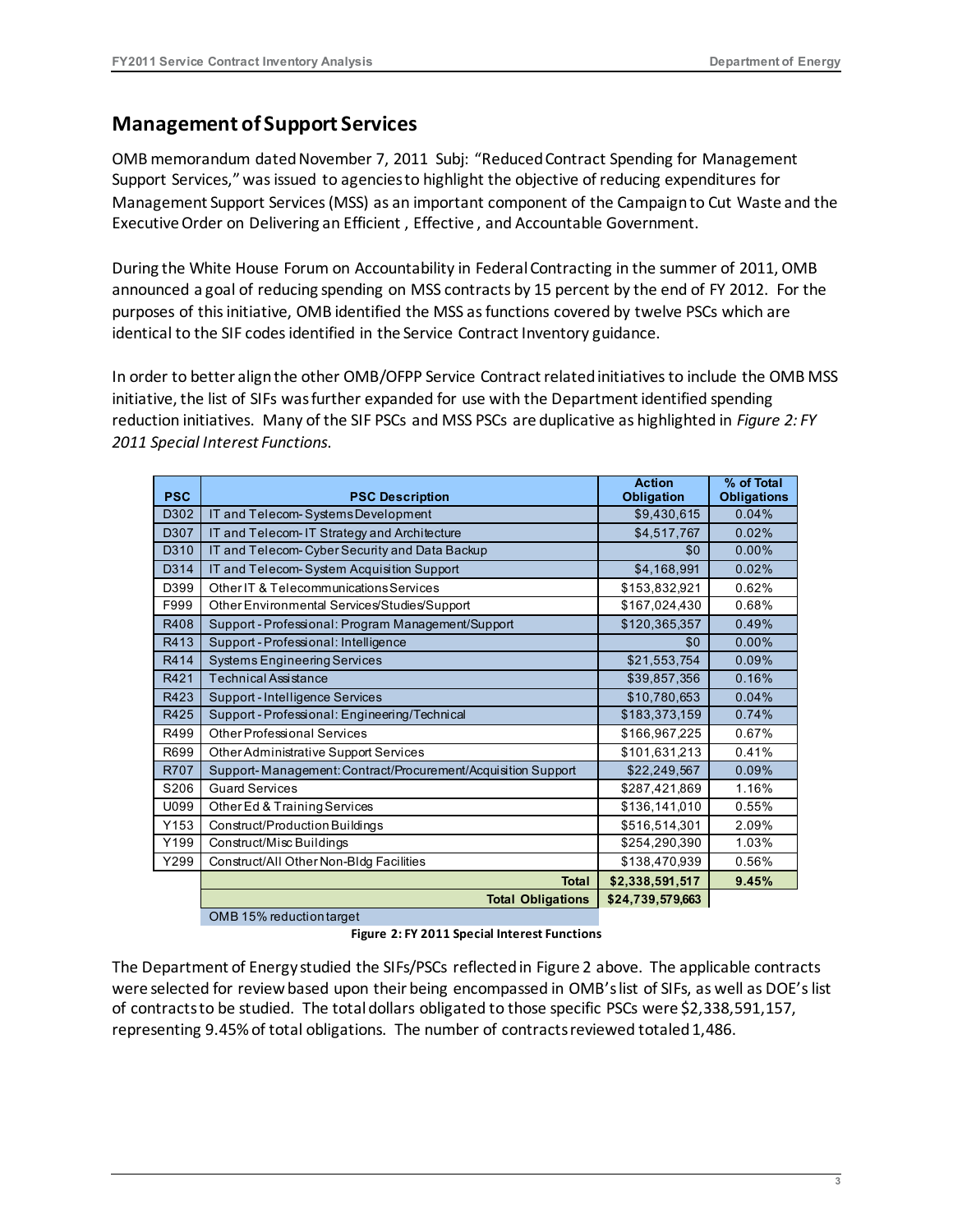### <span id="page-4-0"></span>Section 2: Methodology

 inventory in accordance with OMB guidance using FPDS-NG data to address a number of the inventory requirements consistent with the Consolidated Appropriations Act, and collect additional data through a survey in order to gather supplemental contract data in response to many of the criteria required by The Department of Energy methodology to support its analysis was as follows. Develop the basic Section 743.

 The results of these surveys were inconclusive due to a low response rate. Notwithstanding, the Department of Energy reached the OMB mandated reduction in MSS contracts. The Department determined that the intended effect of the Service Contract Inventory Analysis was accomplished by the reductions achieved through the MSS reduction initiative.

 To further enhance the analysis, the Department took a broader view of support service contracts and developed two separate but related initiatives to ensure success; instituting a moratorium on support service contracts and a Measures of Performance "MOP" program.

### **Moratorium on Support Service Contracts**

 The Department recognized how the service contract inventory could be used as a tool for assisting the agency in better understanding how contracted services are being used to support mission and operations and whether the contractors' skills are being utilized in an appropriate manner. In order to better focus the agency's limited resources on evaluating this category of contract spending, the Department of Energy Deputy Secretary issued a Memorandum to the Heads of All Departmental Elements imposing a "Moratorium on Support Service Contracts", dated May 11, 2011.

 This memorandum challenged all who serve at the Department to achieve and sustain a commitment to Management and Operational Excellence in support of our Mission. The memorandum further states: "As we collectively develop the most highly-qualified, capable, and flexible federal workforce, we must assess the nature of our work and make tough decisions regarding whether some work currently contracted to support service contractors is still required. While we assess and make such decisions, we are imposing an immediate moratorium on the award of any new, or modification of any existing, support service instrument subject to the following".

 This recognized that the definition of "support services" for the purpose of this moratorium is all those Administrative and Management Support" Product Service Codes. By including this broad scope in the definition, DOE effectively required that all support services contracts, prior to action being taken to propose, award, fund, or modify, be evaluated for the purpose of determining if work currently contracts defined as those services encompassing "Special Studies and Analysis" and "Professional, contracted was still required.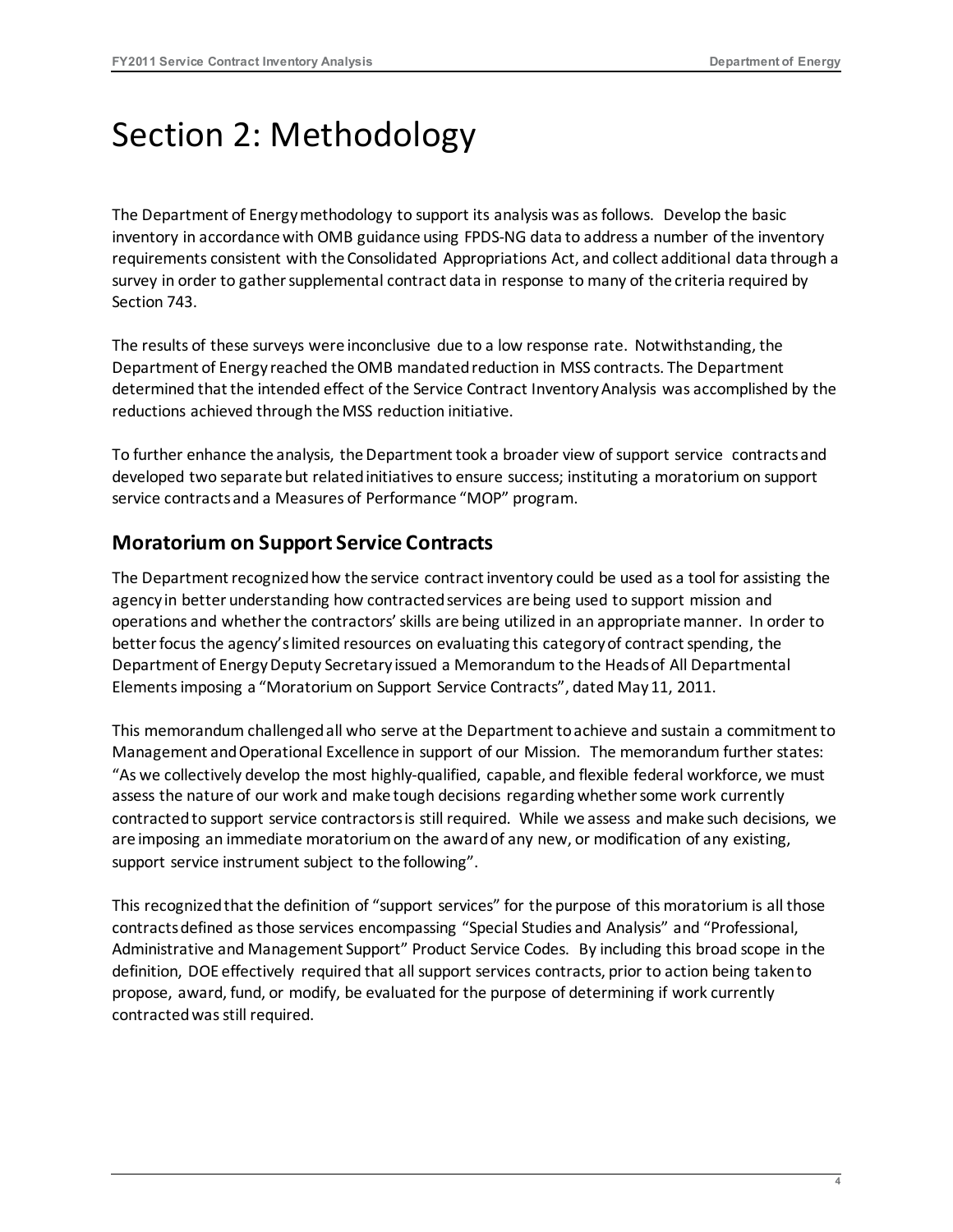#### **Measures of Performance**

 Through the DO[E Strategic Plan,](https://powerpedia.energy.gov/wiki/Strategic_Plan) the Secretary of Energy challenged those within the [Department of](https://powerpedia.energy.gov/wiki/Department_of_Energy)  [Energy t](https://powerpedia.energy.gov/wiki/Department_of_Energy)o achieve and sustain a commitment to Management and Operational Excellence in support of our mission -- from Headquarters, to every site office and service center, and every laboratory and production facility.

 The goal of "Achieving Management and Operational Excellence" is to establish an operational and adaptable framework that combines the best wisdom of all Department stakeholders to maximize mission success.

 Focused on the safe, secure, efficient, and effective mission execution, results/actions are tracked via 52 Measures of Performance (MOP) which are aligned with the Department's Strategic plan. The Associate Deputy Secretary (on behalf of the Secretary and the Deputy) conducts bi-monthly Management Reviews with leaders to ensure accountability in achieving desired performance results.

 There are two key MOP measures that optimize our workforce and reduce service support contracts Department of Energy is reducing its reliance on support service contractors as a cost savings/avoidance measure, while also ensuring that its federal workforce retains its core competencies, talent, and adversely impact the Department's achievement of its small business goals. (see attached). By combining several OMB initiatives as well as to meet budget reductions, The marketability. At the same time, it ensures that a reduction in support service contracts does not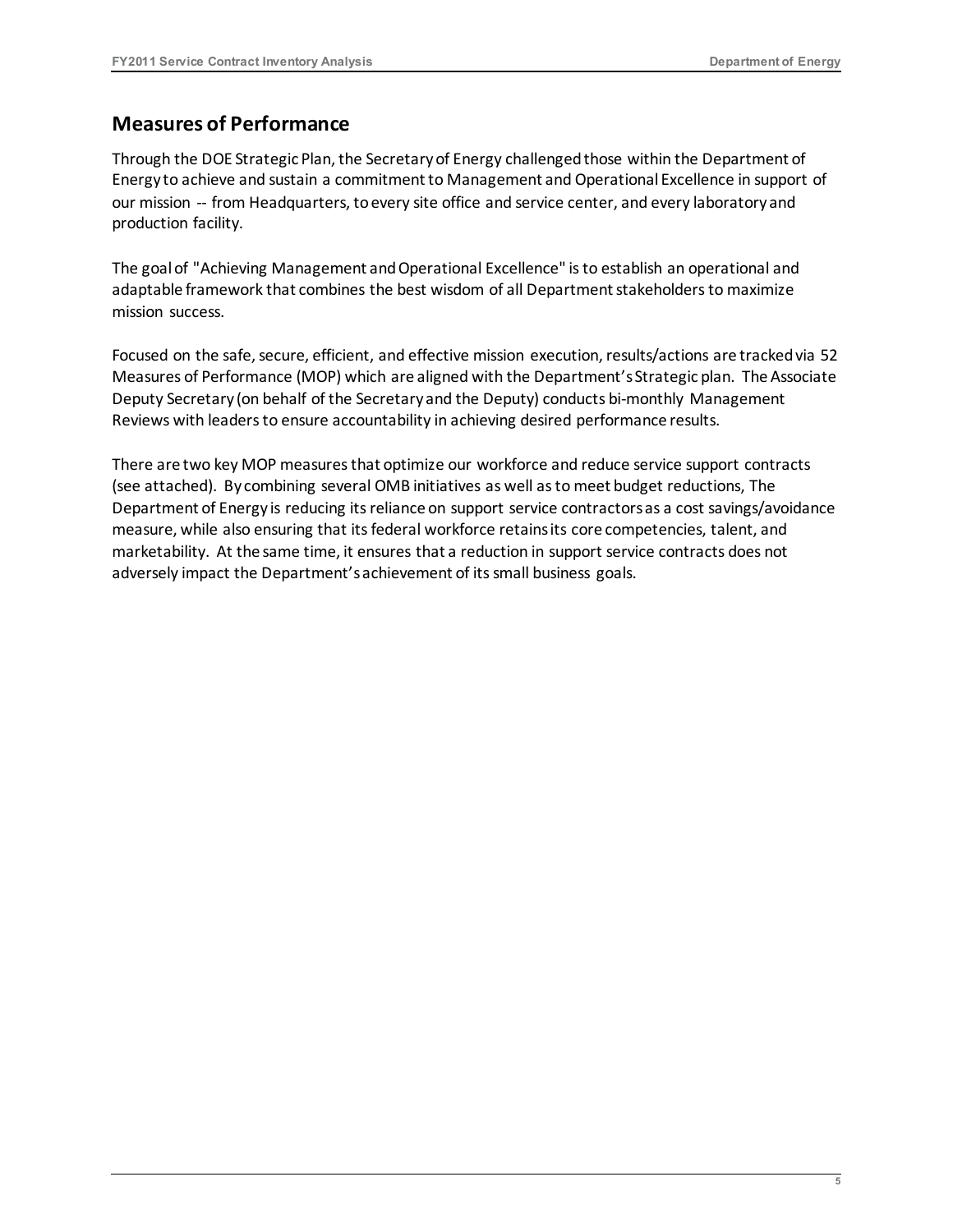### <span id="page-6-0"></span>Section 3: Findings

#### **Summary**

 The Service Contract inventory is a tool for assisting agencies in better understanding how contracted services are being used to support mission and operations and whether the contractors' skills are being the award of any new, or modification of any existing, support service contract to facilitate an assessment of the nature of work and to make tough decisions regarding whether some work currently contracted to support service contractors was still necessary. The OMB MSS initiative requires a reduction of service support contracts identified in the inventory. The Department of Energy Measures utilized in an appropriate manner. The moratorium on support service contracts was imposed to limit of Performance program measured the Department's progress in meeting these initiatives.

### **Service Contract Inventory**

 The results of the Department's service contract inventory continue to be favorable in terms of meeting OMB initiatives. None of the Department's contracts have been identified as including inherently governmental functions. Of those that are nearly inherently governmental or critical, the Department has processes/procedures in place to prevent them from becoming inherently governmental.

 The service contracts that contain special interest functions comprise only 9.6 percent of the Department'soverall obligations, or \$2,403,944,520. A vast majority of the contractsare competed, and most are either cost reimbursable or time and material type. Most of the special interest functions are supported by small businesses.

 The Department's top 10 PSCs are Management and Operations (M&O) contracts or contracts related to the M&O business model. The obligations for these series of PSCs are consistent with what the Department has reported for several years: 80 percent or more of Department of Energy obligations are associated with M&O contracts. The inventory also shows that a majority of these contracts are competed and because of the business model that is used, a majority are cost contract types.

#### **Management of Support Services**

 OMB established a goal of reducing spending on MSS contracts by 15 percent by the end of FY 2012. The Department of Energy reduced its spending on MSS contracts by 35 percent by the end of FY 2012.

### **Moratorium on Support Services**

 service contract to facilitate an assessment of the nature of the Department's work and to make tough decisions regarding whether some work currently contracted to support service contractors was still necessary. The moratorium was imposed to limit the award of any new, or modification of any existing, support

necessary.<br>When compared to the same period of time in FY 2010, the moratorium resulted in an 18.7 percent reduction in service support contracts in FY 2011. The moratorium also allowed the Department to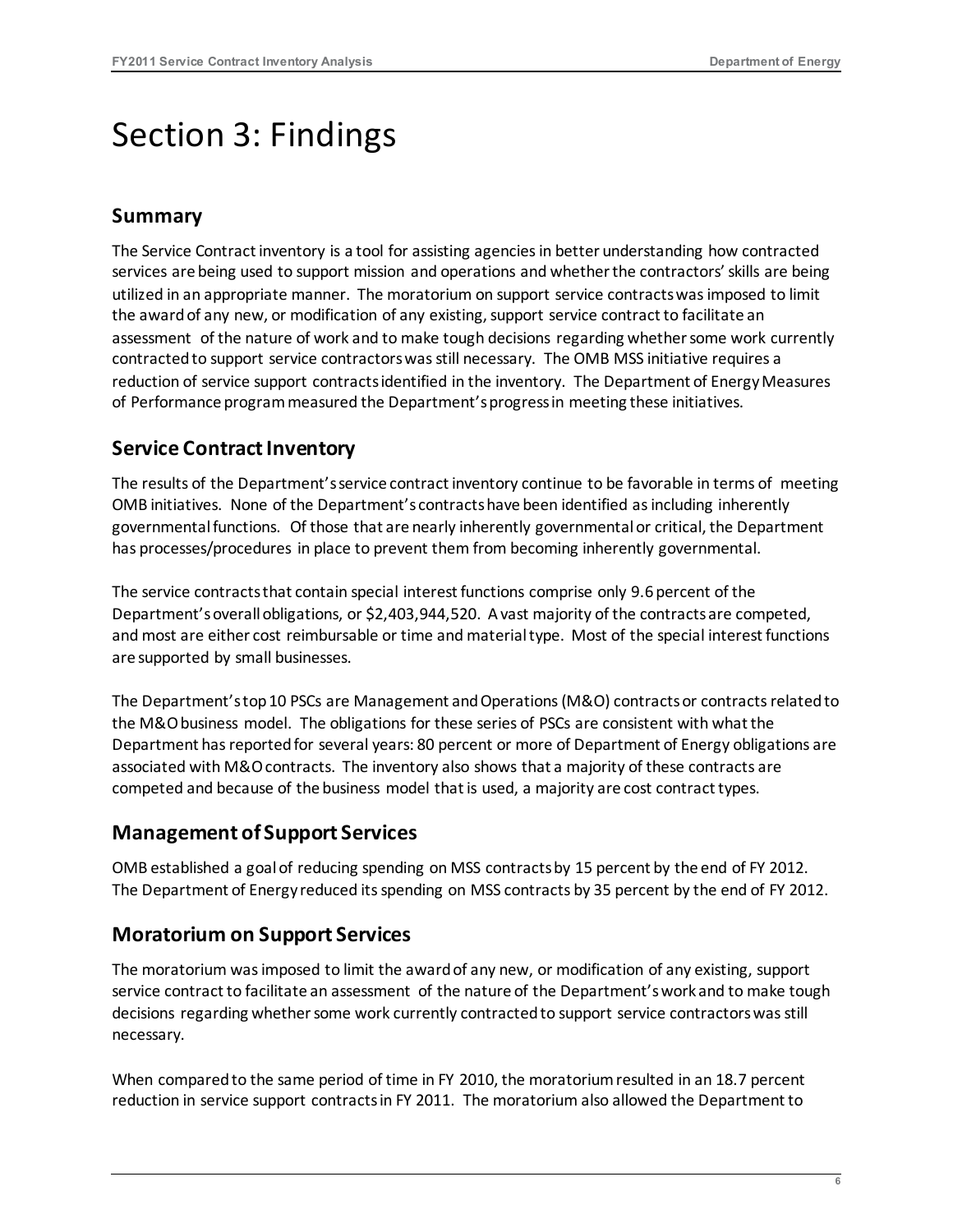reduce the number of contracts and consolidate several into overarching Blanket Purchase Agreements (BPAs) that the entire Department can use.

#### **Measures of Performance**

 The Associate Deputy Secretary (on behalf of the Secretary and the Deputy) bi-monthly Management Reviews with leaders ensured accountability in achieving desired performance results. Support Service contracts were reduced and the functions transferred to existing federal staff. Improvements in work efficiency also contributed to the reduction of contracts.